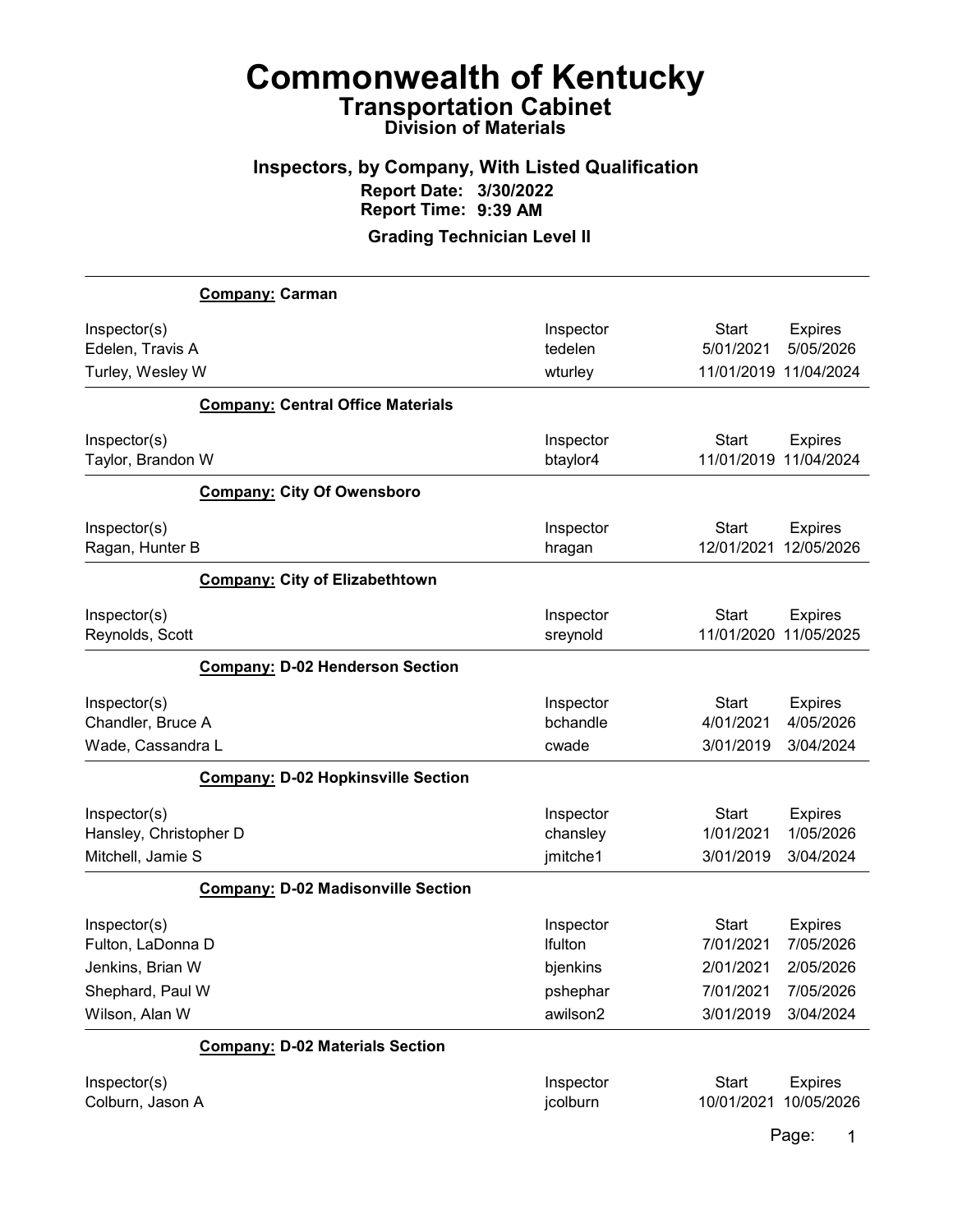#### Inspectors, by Company, With Listed Qualification Report Date: 3/30/2022 Report Time: 9:39 AM Grading Technician Level II

| <b>Company: D-02 Owensboro Section</b>     |           |                       |                       |
|--------------------------------------------|-----------|-----------------------|-----------------------|
| Inspector(s)                               | Inspector | <b>Start</b>          | <b>Expires</b>        |
| Howard, Cary W                             | choward   | 2/01/2021             | 2/05/2026             |
| Johnson, John D                            | jjohnso2  | 2/01/2021             | 2/05/2026             |
| Mayes, Bryan K                             | bmayes    | 2/01/2021             | 2/05/2026             |
| O'Bryan, Roger D                           | robryan   | 4/01/2021             | 4/05/2026             |
| Phelps, Brian S                            | bphelps   | 4/01/2021             | 4/05/2026             |
| <b>Company: D-03 Bowling Green Section</b> |           |                       |                       |
| Inspector(s)                               | Inspector | <b>Start</b>          | <b>Expires</b>        |
| Colter, Daniel R                           | dcolter   | 3/01/2019             | 3/04/2024             |
| Ervin, Jonathan L                          | jervin    | 3/01/2019             | 3/04/2024             |
| Hammer, Daniel R                           | dhammer   | 3/01/2018             | 3/05/2023             |
| Hocker, Dara L                             | dhocker   | 3/01/2021             | 3/05/2026             |
| Payton, Stuart W                           | spayton   | 4/01/2021             | 4/05/2026             |
| Sharp, Timothy W                           | tsharp3   | 11/01/2020            | 11/05/2025            |
| Smith, Christopher W                       | csmith19  | 3/01/2021             | 3/05/2026             |
| Smith, Robert Tyler                        | tsmith4   | 3/01/2019             | 3/04/2024             |
| Spidel, Travis M                           | tspidel   | 3/01/2019             | 3/04/2024             |
| <b>Company: D-03 Glasgow Section</b>       |           |                       |                       |
| Inspector(s)                               | Inspector | Start                 | <b>Expires</b>        |
| Cline, Richey B                            | rcline    | 3/01/2019             | 3/04/2024             |
| Dismon, Joe L                              | jdismon   | 3/01/2019             | 3/04/2024             |
| Fisher, Kaleb B                            | kfisher   | 11/01/2020 11/05/2025 |                       |
| Haile, Michael F                           | mhaile    | 12/01/2021 12/05/2026 |                       |
| Kidd, Benjamin P                           | bkidd     | 3/01/2019             | 3/04/2024             |
| Pedigo, Casey E                            | cpedigo   | 3/01/2019             | 3/04/2024             |
| Phelps, Bobby L                            | bphelps2  | 10/01/2021            | 10/05/2026            |
| Rigsby, Jim D                              | jrigsby   |                       | 12/01/2020 12/05/2025 |
| Williams, Terry B                          | bwillia3  | 11/01/2020 11/05/2025 |                       |
| <b>Company: D-03 Russellville Section</b>  |           |                       |                       |
| Inspector(s)                               | Inspector | <b>Start</b>          | <b>Expires</b>        |

Grubb, Patrick D **pgrubb** 12/01/2020 12/05/2025 Hadden, Jonathan K **in a stuart and the stuart of the 12/01/2020** 12/05/2025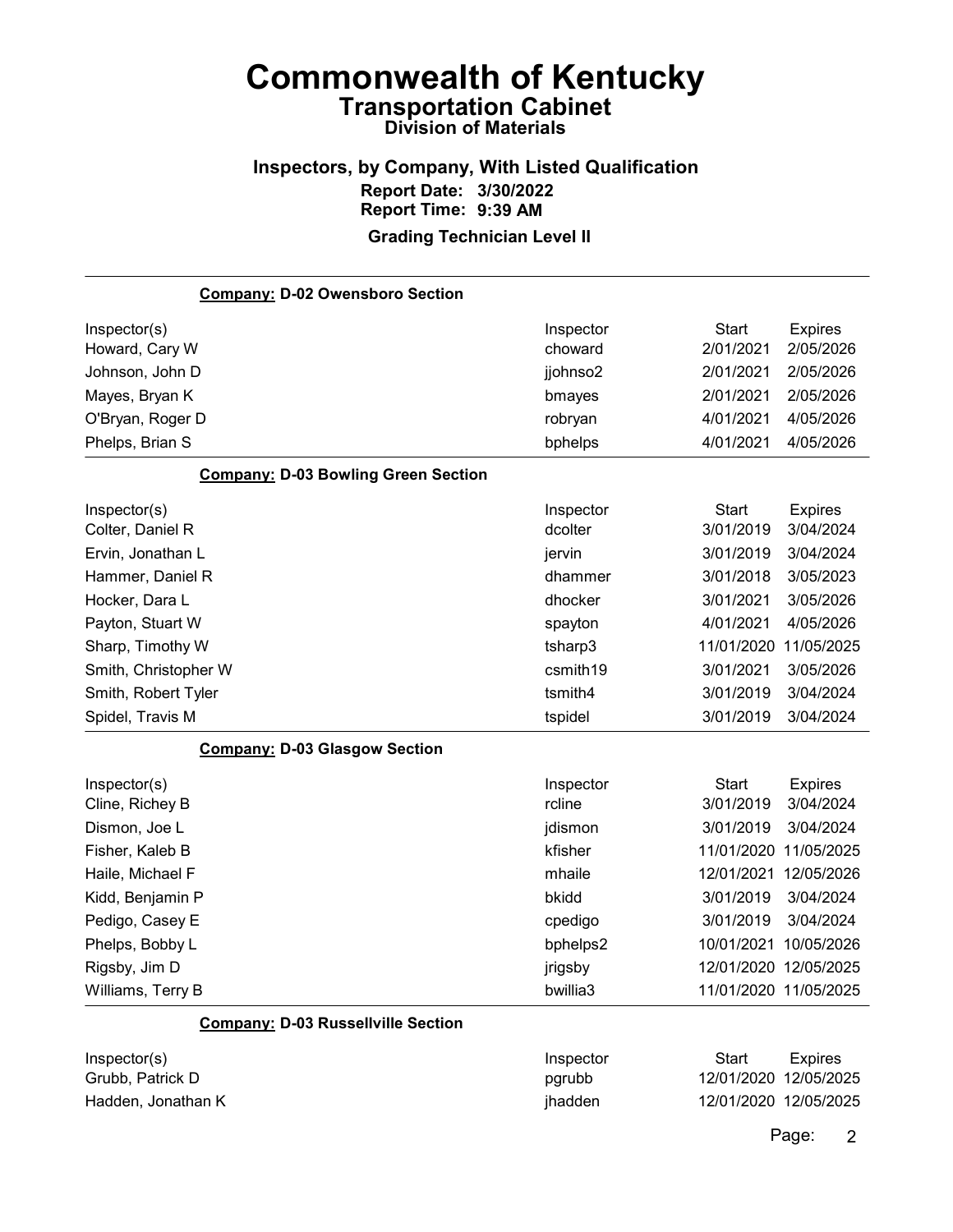## Inspectors, by Company, With Listed Qualification Report Date: 3/30/2022 Report Time: 9:39 AM

Grading Technician Level II

| Hall, Bradford H                           | bhall3    | 3/01/2019             | 3/04/2024      |
|--------------------------------------------|-----------|-----------------------|----------------|
| Moore, Jamison C                           | jmoore11  | 2/01/2022             | 2/05/2027      |
| Shields, Nicole L                          | njohnso3  | 3/01/2019             | 3/04/2024      |
| Taylor, William B                          | btaylor6  | 10/01/2021            | 10/05/2026     |
| VanZee, Raymond J                          | rvanzee   | 12/01/2020 12/05/2025 |                |
| Young, Justin L                            | jyoung7   | 11/01/2020 11/05/2025 |                |
| <b>Company: D-03 Scottsville Section</b>   |           |                       |                |
| Inspector(s)                               | Inspector | <b>Start</b>          | <b>Expires</b> |
| Cockrill, Shannon S                        | scockril  | 3/01/2019             | 3/04/2024      |
| Cornwell, Joshua N                         | jcornwe2  | 3/01/2019             | 3/04/2024      |
| Graves, Ashley R                           | agraves   | 3/01/2019             | 3/04/2024      |
| Hurley, Clifton D                          | churley   | 11/01/2020 11/05/2025 |                |
| Robinson, Harold K                         | hrobinso  | 11/01/2020 11/05/2025 |                |
| Starr, Patrick B                           | bstarr    | 11/01/2020 11/05/2025 |                |
| Wallace, Aaron D                           | awallac2  | 3/01/2019             | 3/04/2024      |
| <b>Company: D-04 Bardstown Section</b>     |           |                       |                |
| Inspector(s)                               | Inspector | <b>Start</b>          | <b>Expires</b> |
| Begley, Jenny L                            | jbegley2  | 4/01/2021             | 4/05/2026      |
| Culver, James E                            | eculver   | 4/01/2021             | 4/05/2026      |
| Filiatreau, Chad J                         | cfiliatr  | 4/01/2021             | 4/05/2026      |
| Filiatreau, Jude M                         | jfiliatr  | 4/01/2021             | 4/05/2026      |
| Leete, Jeffrey W                           | jleete    | 5/01/2021             | 5/05/2026      |
| Parrish, Dwight D                          | dparish   | 4/01/2021             | 4/05/2026      |
| <b>Company: D-04 Cambellsville Section</b> |           |                       |                |
| Inspector(s)                               | Inspector | <b>Start</b>          | <b>Expires</b> |
| Bills, Michael H                           | mbills    | 2/01/2021             | 2/05/2026      |
| Farmer, Thomas E                           | efarmer   | 3/01/2018             | 3/05/2023      |
| Pierce, Brian J                            | bpierce   | 3/01/2019             | 3/04/2024      |
| Pierce, Larry D                            | Ipierce   | 3/01/2019             | 3/04/2024      |
| Wayne, Daniel J                            | dwayne2   | 11/01/2018 11/05/2023 |                |
| <b>Company: D-04 Elizabethtown Section</b> |           |                       |                |
| Inspector(s)                               | Inspector | <b>Start</b>          | <b>Expires</b> |
| Bagby, Brandon R                           | bbagby    | 3/01/2019             | 3/04/2024      |
|                                            |           |                       |                |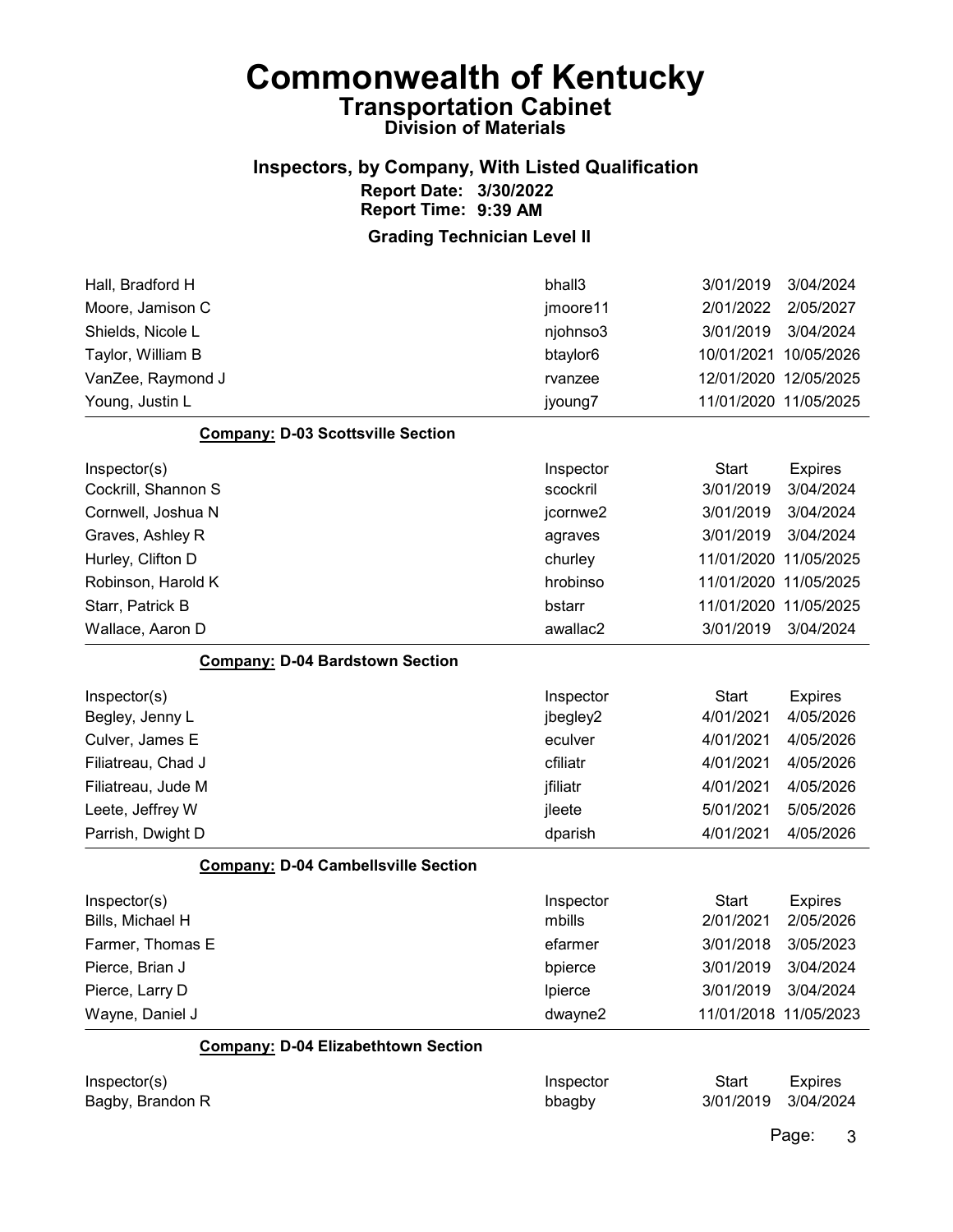#### Inspectors, by Company, With Listed Qualification Report Date: 3/30/2022 Report Time: 9:39 AM

| Ditto, Cody C                            | cditto    |              | 11/01/2018 11/05/2023 |
|------------------------------------------|-----------|--------------|-----------------------|
| Hall, Jarred D                           | jhall     | 3/01/2019    | 3/04/2024             |
| Hamilton, William E                      | ehami     | 3/01/2018    | 3/05/2023             |
| Hampton, Christopher S                   | champton  | 11/01/2018   | 11/05/2023            |
| Milliner, Doug S                         | dmillin2  | 3/01/2019    | 3/04/2024             |
| O'Keefe, Tim B                           | tokeefe   | 3/01/2018    | 3/05/2023             |
| Shockley, Matthew A                      | mshockle  | 2/01/2021    | 2/05/2026             |
| Sowders, Christopher A                   | csowders  | 3/01/2018    | 3/05/2023             |
| <b>Company: D-04 Hardinsburg Section</b> |           |              |                       |
| Inspector(s)                             | Inspector | Start        | <b>Expires</b>        |
| Ammons, Joe C                            | jammons   | 3/01/2021    | 3/05/2026             |
| Beauchamp, James A                       | jbeaucha  | 3/01/2021    | 3/05/2026             |
| Dennison, Derrick R                      | ddenniso  | 3/01/2018    | 3/05/2023             |
| Goodrich, Gordon L                       | ggoodric  | 3/01/2018    | 3/05/2023             |
| Gregory, Brian L                         | bgregory  | 3/01/2021    | 3/05/2026             |
| Nunn, Jonathan                           | jnunn2    | 3/01/2018    | 3/05/2023             |
| Smith, Jared D                           | jsmith6   | 3/01/2019    | 3/04/2024             |
| <b>Company: D-04 Materials Section</b>   |           |              |                       |
| Inspector(s)                             | Inspector | <b>Start</b> | <b>Expires</b>        |
| Rabich, Ronald                           | rrabich   | 2/01/2020    | 2/04/2025             |
| <b>Company: D-05 Frankfort Section</b>   |           |              |                       |
| Inspector(s)                             | Inspector | <b>Start</b> | <b>Expires</b>        |
| Franz, Marianne W                        | mfranz    | 8/01/2021    | 8/05/2026             |
| Lines, Justin M                          | jlines    | 10/01/2021   | 10/05/2026            |
| McCrystal, Travis M                      | tmccryst  |              | 12/01/2020 12/05/2025 |
| <b>Company: D-05 Louisville Section</b>  |           |              |                       |
| Inspector(s)                             | Inspector | Start        | <b>Expires</b>        |
| Barker, Richard L                        | rbarker   |              | 11/01/2019 11/04/2024 |
| Carmona, Rolando H                       | rcarmona  |              | 11/01/2019 11/04/2024 |
| Mudd, Kevin C                            | kmudd3    | 3/01/2021    | 3/05/2026             |
| Thomas, Kirk P                           | kthomas2  |              | 12/01/2019 12/04/2024 |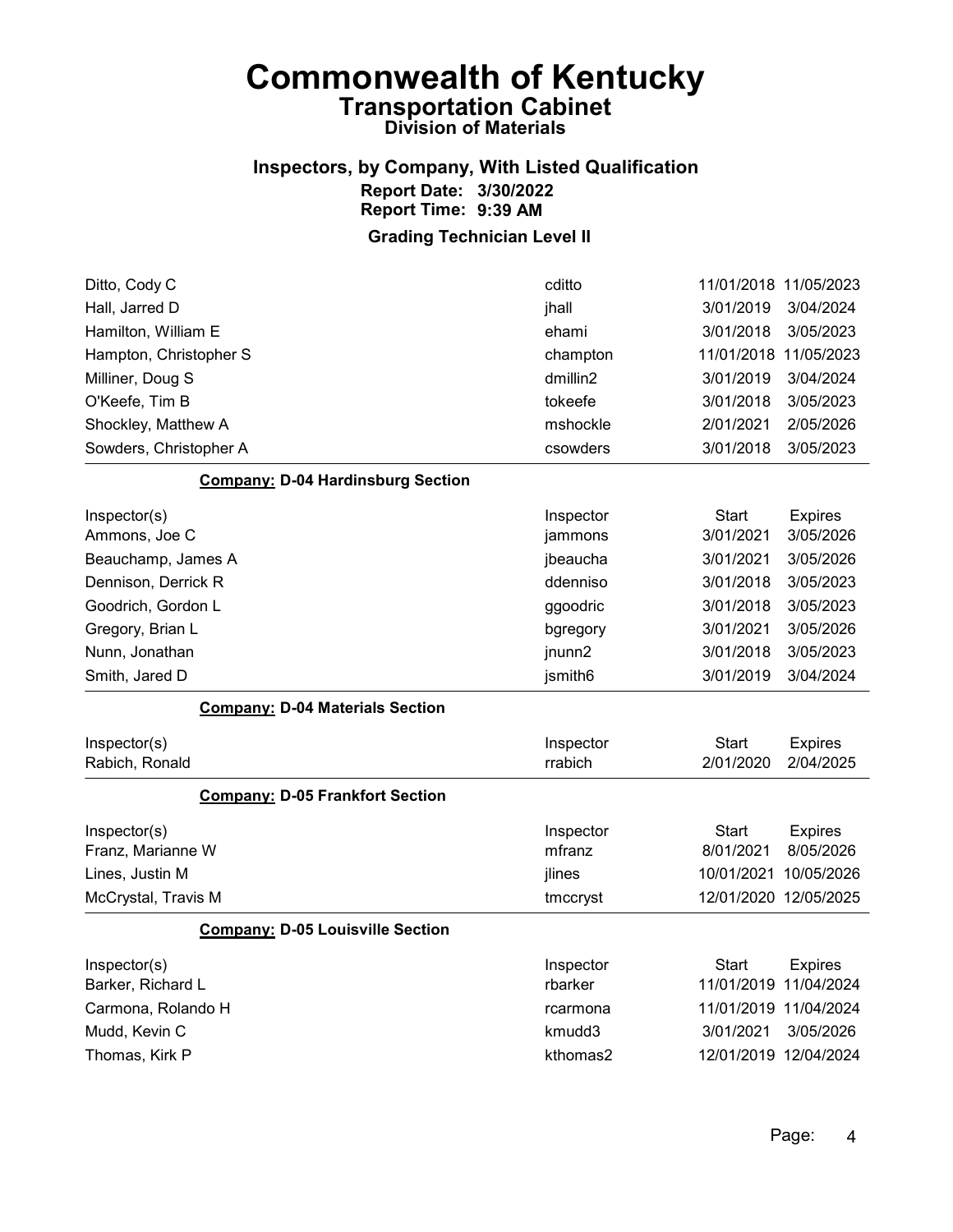### Inspectors, by Company, With Listed Qualification Report Date: 3/30/2022 Report Time: 9:39 AM

Grading Technician Level II

|                                                                                           | <b>Company: D-05 Materials Section</b>      |                                                       |                                                      |                                                                                 |
|-------------------------------------------------------------------------------------------|---------------------------------------------|-------------------------------------------------------|------------------------------------------------------|---------------------------------------------------------------------------------|
| Inspector(s)<br>Tipton, Michael S                                                         |                                             | Inspector<br>stipton2                                 | <b>Start</b><br>11/01/2019                           | <b>Expires</b><br>11/04/2024                                                    |
|                                                                                           | <b>Company: D-05 New Castle Section</b>     |                                                       |                                                      |                                                                                 |
| Inspector(s)<br>Nelson, Steven B<br>Teague, Jeffery L                                     |                                             | Inspector<br>bnelson<br>jteague                       | <b>Start</b><br>11/01/2019                           | <b>Expires</b><br>11/04/2024<br>12/01/2019 12/04/2024                           |
|                                                                                           | <b>Company: D-05 Shelbyville Section</b>    |                                                       |                                                      |                                                                                 |
| Inspector(s)<br>Barnett, Joseph W<br>Gossom, Ryan J                                       |                                             | Inspector<br>jbarnet5<br>rgossom                      | <b>Start</b><br>11/01/2019                           | <b>Expires</b><br>11/04/2024<br>11/01/2019 11/04/2024                           |
|                                                                                           | <b>Company: D-05 Shepherdsville Section</b> |                                                       |                                                      |                                                                                 |
| Inspector(s)<br>Harris, Tate H<br>Hilliard, Jimmy L                                       |                                             | Inspector<br>tharris6<br>jhilliar                     | <b>Start</b><br>2/01/2021<br>11/01/2019              | <b>Expires</b><br>2/05/2026<br>11/04/2024                                       |
| Howard, Curtis L                                                                          |                                             | choward5                                              | 2/01/2021<br>1/01/2021                               | 2/05/2026<br>1/05/2026                                                          |
| Manning, Jeff L<br>Nation, Russell D                                                      |                                             | jmannin2<br>rnation                                   | 11/01/2018                                           | 11/05/2023                                                                      |
| Nolan, Bill L<br>Pickerrell, Sean M                                                       |                                             | bnolan<br>spicker2                                    | 11/01/2020<br>2/01/2021                              | 11/05/2025<br>2/05/2026                                                         |
|                                                                                           | <b>Company: D-06 Burlington Section</b>     |                                                       |                                                      |                                                                                 |
| Inspector(s)<br>Ballard, John A<br>Bandy, John D<br>Walton, Heather M                     |                                             | Inspector<br>jballard<br>jbandy<br>hwalton            | <b>Start</b><br>11/01/2017<br>3/01/2018              | <b>Expires</b><br>11/05/2022<br>11/01/2017 11/05/2022<br>3/05/2023              |
|                                                                                           | <b>Company: D-06 Covington Section</b>      |                                                       |                                                      |                                                                                 |
| Inspector(s)<br>Howard, Arnett J<br>Joering, Bobbie J<br>Kool, Kenneth H<br>Riley, Troy A |                                             | Inspector<br>ahoward3<br>bjoering<br>kkool<br>triley3 | <b>Start</b><br>4/01/2021<br>11/01/2017<br>3/01/2019 | <b>Expires</b><br>4/05/2026<br>11/05/2022<br>3/04/2024<br>11/01/2017 11/05/2022 |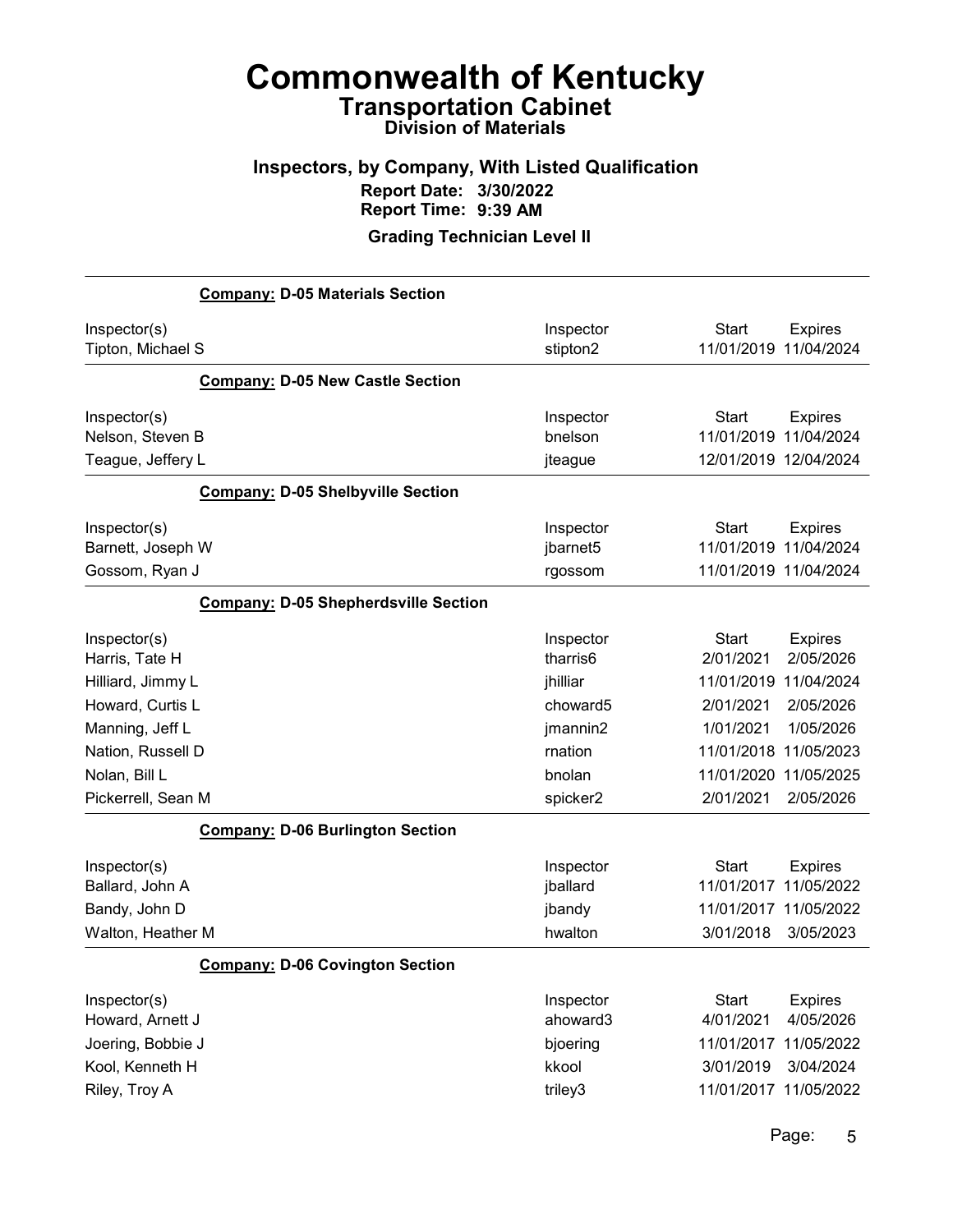### Inspectors, by Company, With Listed Qualification Report Date: 3/30/2022 Report Time: 9:39 AM

| Sand, Thomas E                            | tsand2    | 11/01/2017 11/05/2022          |
|-------------------------------------------|-----------|--------------------------------|
| <b>Company: D-06 Falmouth Section</b>     |           |                                |
| Inspector(s)                              | Inspector | Start<br><b>Expires</b>        |
| Figgins, Brandon L                        | bfiggin2  | 11/01/2019 11/04/2024          |
| Platt, Josh T                             | jplatt    | 11/01/2019 11/04/2024          |
| Workman, Darin R                          | dworkman  | 11/01/2019 11/04/2024          |
| <b>Company: D-06 Materials Section</b>    |           |                                |
| Inspector(s)                              | Inspector | <b>Start</b><br><b>Expires</b> |
| Fox, Adam L                               | afox      | 11/01/2019<br>11/04/2024       |
| Schnitzler, Chris C                       | cschnitz  | 11/01/2017 11/05/2022          |
| <b>Company: D-06 Owenton Section</b>      |           |                                |
| Inspector(s)                              | Inspector | Start<br><b>Expires</b>        |
| Criswell, John D                          | jcriswel  | 3/04/2024<br>3/01/2019         |
| Dezarn, Kyle W                            | kdezarn   | 11/01/2019<br>11/04/2024       |
| Hylton, Johnnie R                         | jhylton   | 2/04/2025<br>2/01/2020         |
| Young, Ashley G                           | ayoung    | 6/01/2021<br>6/05/2026         |
| <b>Company: D-06 Williamstown Section</b> |           |                                |
| Inspector(s)                              | Inspector | <b>Start</b><br><b>Expires</b> |
| Flinn, Michael F                          | mflinn    | 11/05/2022<br>11/01/2017       |
| Hensley, Kevin D                          | khensley  | 2/04/2025<br>2/01/2020         |
| Shockley, Bruce A                         | bshockle  | 2/01/2021<br>2/05/2026         |
| <b>Company: D-07 Danville Section</b>     |           |                                |
| Inspector(s)                              | Inspector | Start<br><b>Expires</b>        |
| Lenington, Jody D                         | jleningt  | 11/01/2019 11/04/2024          |
| Lucas, William G                          | glucas    | 11/01/2019 11/04/2024          |
| Russell, John N                           | jrussell  | 11/01/2019 11/04/2024          |
| Sparks, Jeffery L                         | jsparks2  | 11/01/2018 11/05/2023          |
| <b>Company: D-07 Georgetown Section</b>   |           |                                |
| Inspector(s)                              | Inspector | <b>Start</b><br><b>Expires</b> |
| Barnett, James M                          | mbarnet4  | 11/01/2019 11/04/2024          |
| Smiley, William K                         | wsmiley   | 11/01/2019 11/04/2024          |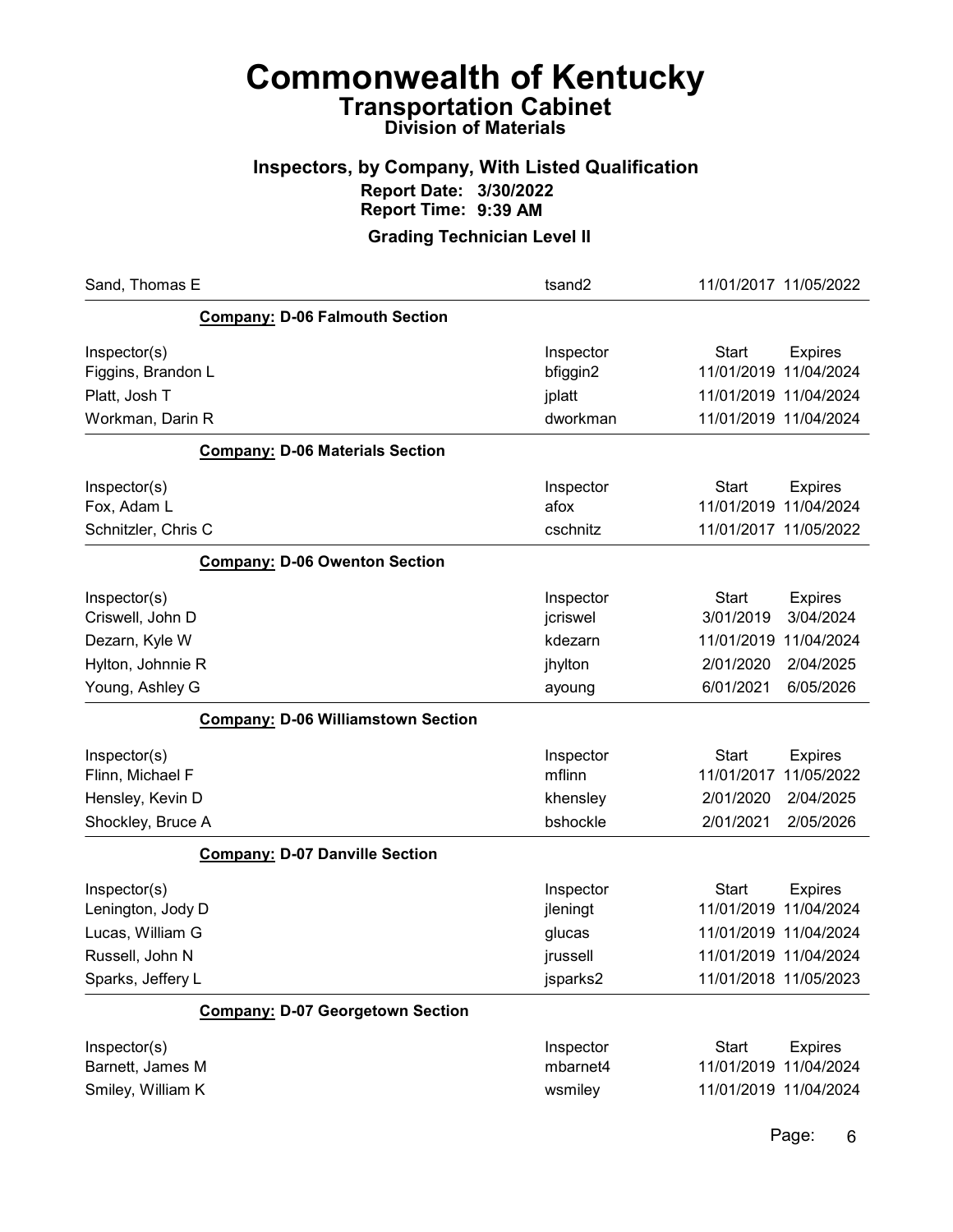#### Inspectors, by Company, With Listed Qualification Report Date: 3/30/2022 Report Time: 9:39 AM Grading Technician Level II

Company: D-07 Lexington Section Inspector(s) **Inspector** Start Expires Bowman, Eddie O ebowman 11/01/2019 11/04/2024 Crowe, Brandon L bcrowe 11/01/2018 11/05/2023 Marcum, Christopher E cmarcum 11/01/2017 11/05/2022 Walker, Marshall K kwalker 11/01/2019 11/04/2024 Webb, David L<br>  $d$ webb4 12/01/2020 12/05/2025 Withrow, Joshua B jwithrow 11/01/2018 11/05/2023 Company: D-07 Materials Section Inspector(s) **Inspector** Start Expires Langfels, Michael J dlangfel 11/01/2018 11/05/2023 Mucci, Richard A amucci 11/01/2018 11/05/2023 Company: D-07 Richmond Section Inspector(s) **Inspector** Start Expires Hale, Cedric Y chale2 11/01/2018 11/05/2023 Holman, Rick W rholman 11/01/2018 11/05/2023 Holman, Ronnie E rholman2 11/01/2019 11/04/2024 Mosby, Barry D bmosby 11/01/2018 11/05/2023 Osborne, Nicole B nosborne 11/01/2018 11/05/2023 Company: D-07 Winchester Section Inspector(s) **Inspector** Start Expires Arnett, Christopher V carnett 3/01/2019 3/04/2024 Cox, Kenneth B bcox 12/01/2019 12/04/2024 Cox, Ryan S rcox2 12/01/2019 12/04/2024 Winburn, Joseph W jwinburn 11/01/2019 11/04/2024 Company: D-08 Materials Section Inspector(s) **Inspector** Start Expires Bishop, Dakota H dbishop 7/01/2021 7/05/2026 Neikirk, Matthew A mneikirk 3/01/2018 3/05/2023 Company: D-08 Monticello Section Inspector(s) **Inspector** Start Expires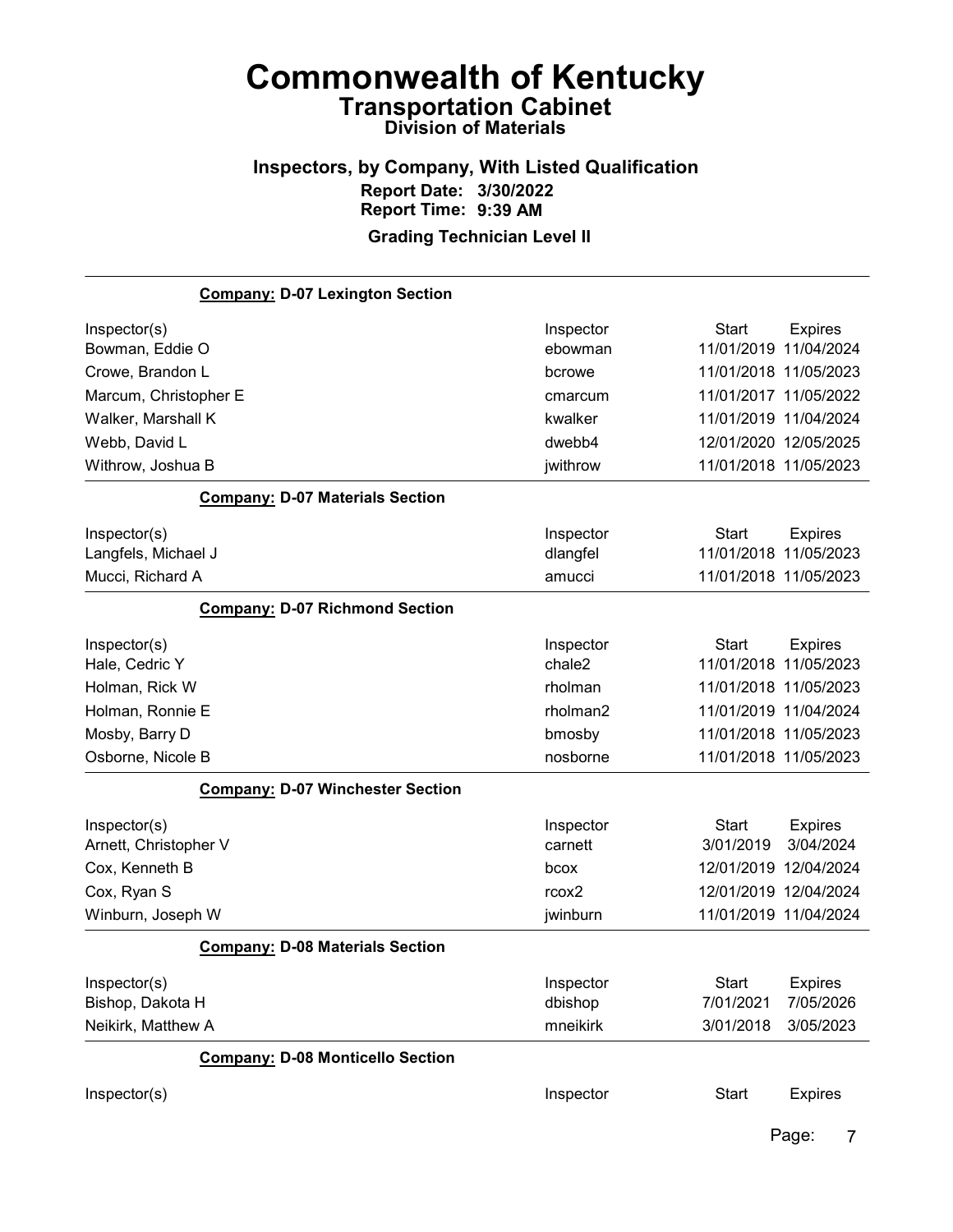#### Inspectors, by Company, With Listed Qualification Report Date: 3/30/2022 Report Time: 9:39 AM

#### Grading Technician Level II

| Foster, Mark A                               | mfoster   | 2/01/2021             | 2/05/2026      |
|----------------------------------------------|-----------|-----------------------|----------------|
| Gregory, Matthew L                           | mgregor2  | 2/01/2021             | 2/05/2026      |
| New, Bradley G                               | bnew      | 2/01/2020             | 2/04/2025      |
| Upchurch, Michael J                          | mupchurc  | 2/01/2020             | 2/04/2025      |
| <b>Company: D-08 Russell Springs Section</b> |           |                       |                |
| Inspector(s)                                 | Inspector | <b>Start</b>          | <b>Expires</b> |
| Abrell, William R                            | wabrell   | 3/01/2019             | 3/04/2024      |
| Jones, Darren R                              | drjones   | 11/01/2019            | 11/04/2024     |
| Kulac, Douglas T                             | dkulac    | 3/01/2019             | 3/04/2024      |
| Stearns, Michael T                           | mstearns  | 11/01/2019            | 11/04/2024     |
| Taylor, Tracy J                              | ttaylor   | 2/01/2020             | 2/04/2025      |
| <b>Company: D-08 Somerset Section</b>        |           |                       |                |
| Inspector(s)                                 | Inspector | <b>Start</b>          | <b>Expires</b> |
| Blake, Stephen W                             | sblake    | 2/01/2021             | 2/05/2026      |
| Buckner, Aaron R                             | abuckner  | 11/01/2017            | 11/05/2022     |
| Dixon, Adam C                                | adixon2   | 3/01/2018             | 3/05/2023      |
| Faulkner, James C                            | cfaulkn2  | 2/01/2020             | 2/04/2025      |
| Gilreath, Stewart B                          | sgilreat  | 2/01/2020             | 2/04/2025      |
| Henderlight, Christopher D                   | chenderl  | 2/01/2020             | 2/04/2025      |
| Ledford, David A                             | dledford  | 2/01/2020             | 2/04/2025      |
| Rainwater, Jeffrey D                         | jrainwat  | 2/01/2020             | 2/04/2025      |
| Robbins, David E                             | drobbins  | 2/01/2020             | 2/04/2025      |
| Thomason, Samuel L                           | sthomaso  | 2/01/2020             | 2/04/2025      |
| <b>Company: D-08 Stanford Section</b>        |           |                       |                |
| Inspector(s)                                 | Inspector | <b>Start</b>          | <b>Expires</b> |
| Downey, Chris D                              | cdowney   | 2/01/2020             | 2/04/2025      |
| Jenkins, Jeremy D                            | jjenkin3  | 11/01/2017            | 11/05/2022     |
| Lucas, William H                             | wlucas    | 2/01/2020             | 2/04/2025      |
| Phelps, Lindsey B                            | lphelps1  | 2/01/2021             | 2/05/2026      |
| Price, Scott A                               | sprice2   | 2/01/2020             | 2/04/2025      |
| Richardson, Jessica D                        | jstringe  | 11/01/2017 11/05/2022 |                |
| <b>Company: D-09 Catlettsburg Section</b>    |           |                       |                |
| Inspector(s)                                 | Inspector | <b>Start</b>          | <b>Expires</b> |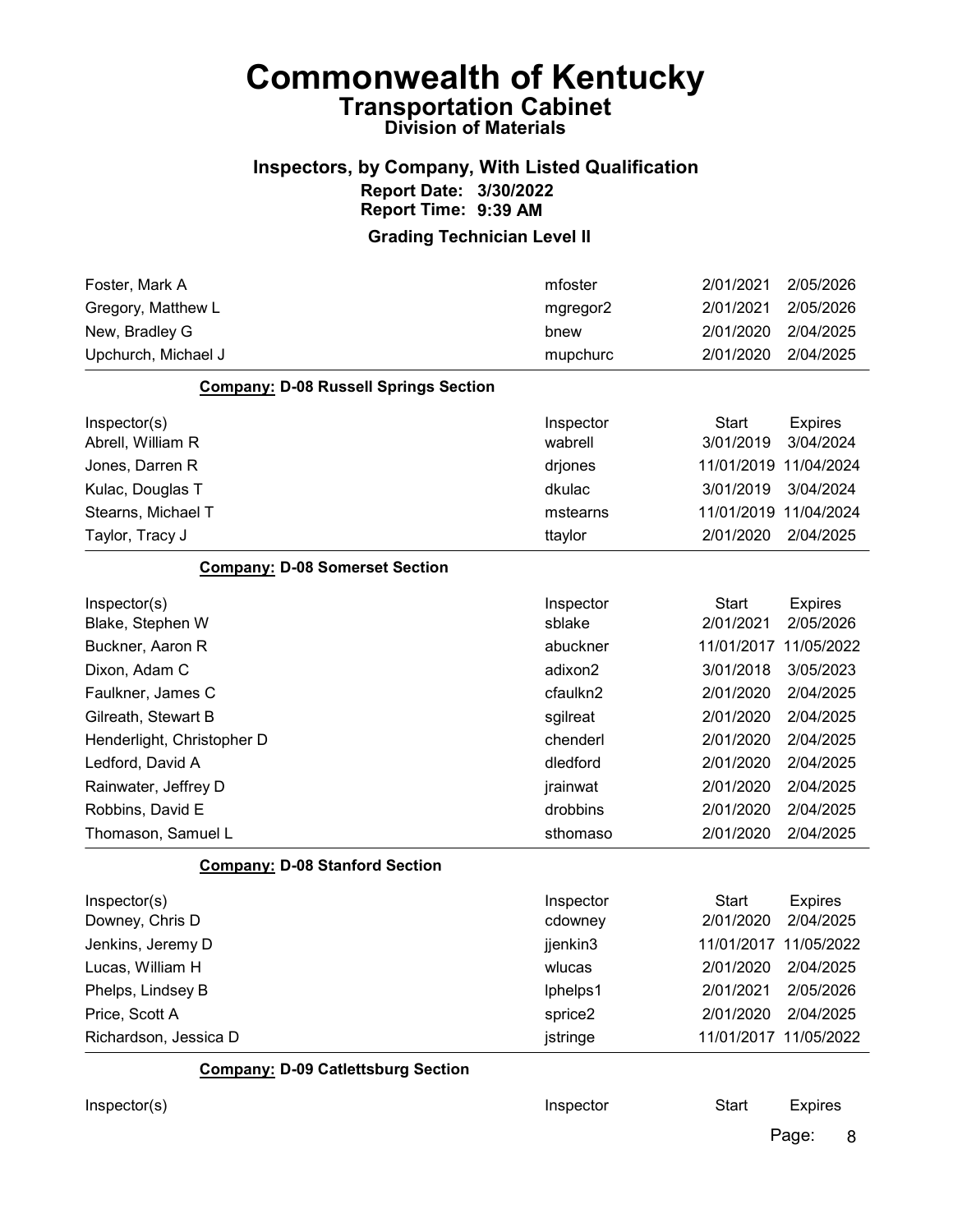#### Inspectors, by Company, With Listed Qualification Report Date: 3/30/2022 Report Time: 9:39 AM

Grading Technician Level II

| Dean, Paul J                              | jdean     | 12/01/2019 12/04/2024 |                       |
|-------------------------------------------|-----------|-----------------------|-----------------------|
| Flannery, Larry M                         | mflanner  | 11/01/2018 11/05/2023 |                       |
| Heaberlin, Ben J                          | bheaberl  |                       | 11/01/2017 11/05/2022 |
| Reynolds, Robert W                        | rreynol3  | 1/16/2020             | 1/19/2025             |
| Tucker, Anthony T                         | atucker   |                       | 12/01/2020 12/05/2025 |
| <b>Company: D-09 Flemingsburg Section</b> |           |                       |                       |
| Inspector(s)                              | Inspector | <b>Start</b>          | <b>Expires</b>        |
| Cropper, Travis M                         | tcropper  | 2/01/2021             | 2/05/2026             |
| Ishmael, Kevin W                          | kishmael  | 2/01/2021             | 2/05/2026             |
| Smith, Hayden                             | hsmith3   | 2/01/2021             | 2/05/2026             |
| <b>Company: D-09 Grayson Section</b>      |           |                       |                       |
| Inspector(s)                              | Inspector | <b>Start</b>          | <b>Expires</b>        |
| Adkins, Anthony L                         | aadkins   | 11/01/2018            | 11/05/2023            |
| Gifford, Darren C                         | dgiffor2  | 3/01/2021             | 3/05/2026             |
| Gose, Tammy C                             | tgose     | 11/01/2018            | 11/05/2023            |
| Gose, Tammy C                             | tgose     | 11/11/2018            | 11/15/2023            |
| Polley, Russell A                         | rpolley   | 2/01/2020             | 2/04/2025             |
| Sloas, Joshua A                           | jsloas    | 3/01/2021             | 3/05/2026             |
| Tuel, Christopher L                       | ctuel     | 12/01/2019 12/04/2024 |                       |
| Waugh, William D                          | dwaugh    |                       | 11/01/2018 11/05/2023 |
| <b>Company: D-09 Materials Section</b>    |           |                       |                       |
| Inspector(s)                              | Inspector | <b>Start</b>          | <b>Expires</b>        |
| Dailey, Rick A                            | rdailey   | 2/01/2022             | 2/05/2027             |
| McClure, Jimmy D                          | jmcclur2  | 3/01/2021             | 3/05/2026             |
| <b>Company: D-09 Morehead Section</b>     |           |                       |                       |
| Inspector(s)                              | Inspector | <b>Start</b>          | <b>Expires</b>        |
| Howe, Robert B                            | bhowe     | 11/01/2018            | 11/05/2023            |
| Ramey, Shane G                            | sramey    | 3/01/2019             | 3/04/2024             |
| <b>Company: D-10 Hazard Section</b>       |           |                       |                       |
| Inspector(s)                              | Inspector | <b>Start</b>          | <b>Expires</b>        |
| Lawson, Don J                             | dlawson2  | 12/01/2019            | 12/04/2024            |
| Leveridge, David K                        | dleverid  | 1/08/2020             | 1/11/2025             |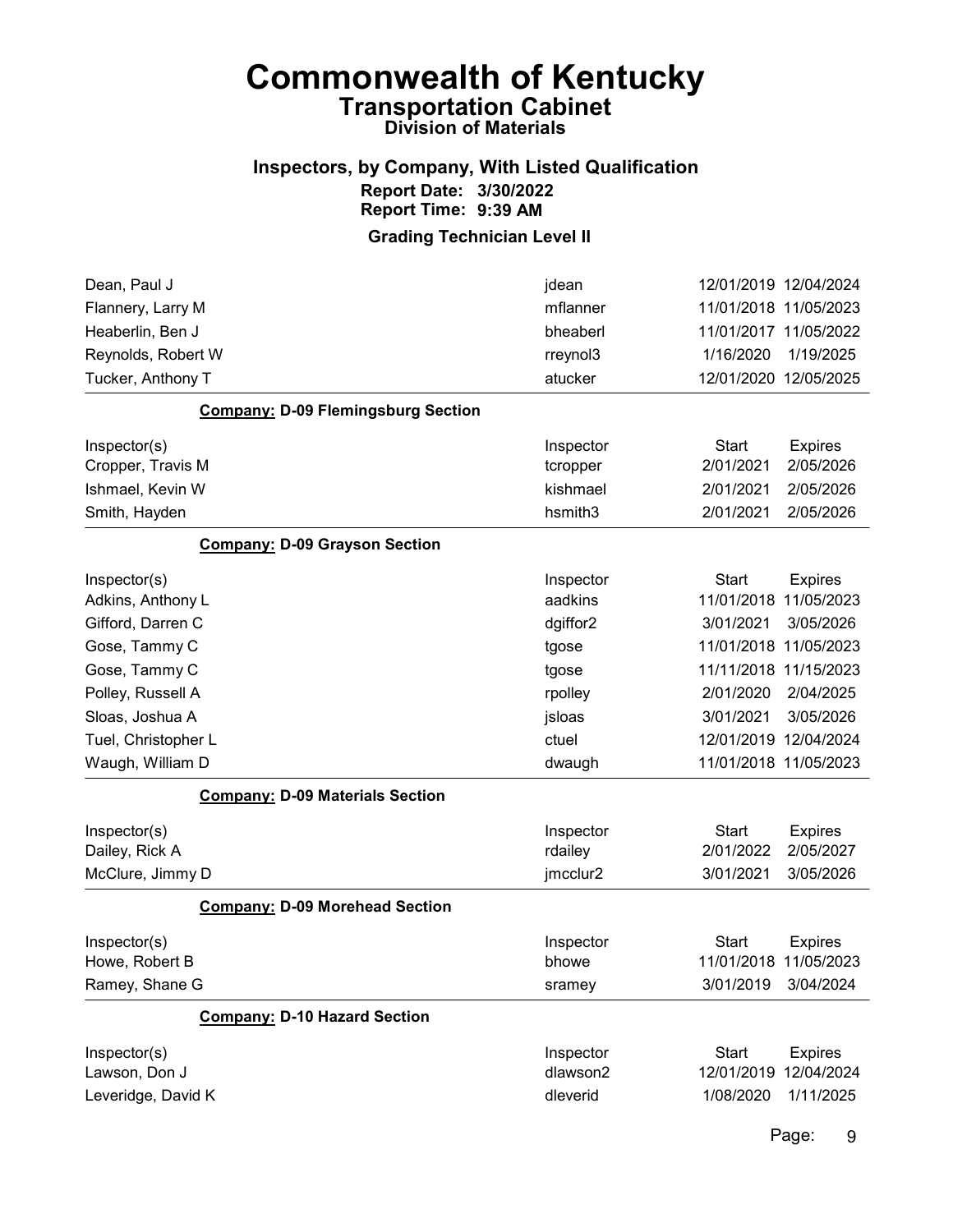#### Inspectors, by Company, With Listed Qualification Report Date: 3/30/2022 Report Time: 9:39 AM

Grading Technician Level II

| Ritchie, Brian K                          | britchie  | 12/01/2019 12/04/2024 |                |
|-------------------------------------------|-----------|-----------------------|----------------|
| <b>Company: D-10 Jackson Section</b>      |           |                       |                |
| Inspector(s)                              | Inspector | <b>Start</b>          | <b>Expires</b> |
| Colvin, Jacub M                           | jcolvin   | 10/01/2021            | 10/05/2026     |
| Deaton, Stephen D                         | sdeaton   | 3/01/2018             | 3/05/2023      |
| Landsaw, Nathan C                         | nlandsaw  | 12/01/2021            | 12/05/2026     |
| Taulbee, Mike S                           | mtaulbee  | 3/01/2018             | 3/05/2023      |
| <b>Company: D-10 Materials Section</b>    |           |                       |                |
| Inspector(s)                              | Inspector | <b>Start</b>          | <b>Expires</b> |
| Brewer, William T                         | wbrewer2  | 1/08/2020             | 1/11/2025      |
| Deaton, Josh T                            | jdeaton   | 2/01/2020             | 2/04/2025      |
| Dunn Jr., Anthony P                       | adunn     | 12/01/2019 12/04/2024 |                |
| Rowland, Dustin J                         | drowlan2  | 11/01/2019 11/04/2024 |                |
| <b>Company: D-10 Stanton Section</b>      |           |                       |                |
| Inspector(s)                              | Inspector | Start                 | <b>Expires</b> |
| Johnson, James D                          | jjohns13  | 11/01/2017            | 11/05/2022     |
| Ware Jr, Roy E                            | rware2    | 2/01/2021             | 2/05/2026      |
| <b>Company: D-10 West Liberty Section</b> |           |                       |                |
| Inspector(s)                              | Inspector | <b>Start</b>          | <b>Expires</b> |
| Gullett, Wade                             | wgullett  | 11/01/2017            | 11/05/2022     |
| Hammons, Faron R                          | fhammons  | 1/16/2020             | 1/19/2025      |
| Hensley, Dennie M                         | dhensle3  | 1/16/2020             | 1/19/2025      |
| Kinner, Channing N                        | ckinner   | 11/01/2017 11/05/2022 |                |
| Oney, Scott D                             | soney     | 12/01/2019 12/04/2024 |                |
| Ratliff, Wes                              | wratliff  | 11/01/2019 11/04/2024 |                |
| Roberts, Jonathan W                       | jrobert9  | 1/16/2020             | 1/19/2025      |
| Williams, George K                        | gwilliam  | 3/01/2021             | 3/05/2026      |
| <b>Company: D-11 London Section</b>       |           |                       |                |
| Inspector(s)                              | Inspector | <b>Start</b>          | <b>Expires</b> |
| Bingham, Travis L                         | tbingham  | 3/01/2021             | 3/05/2026      |
| Gregory, Gene S                           | ggregory  | 2/01/2022             | 2/05/2027      |
| Hatcher, Robbie D                         | rhatcher  | 3/01/2019             | 3/04/2024      |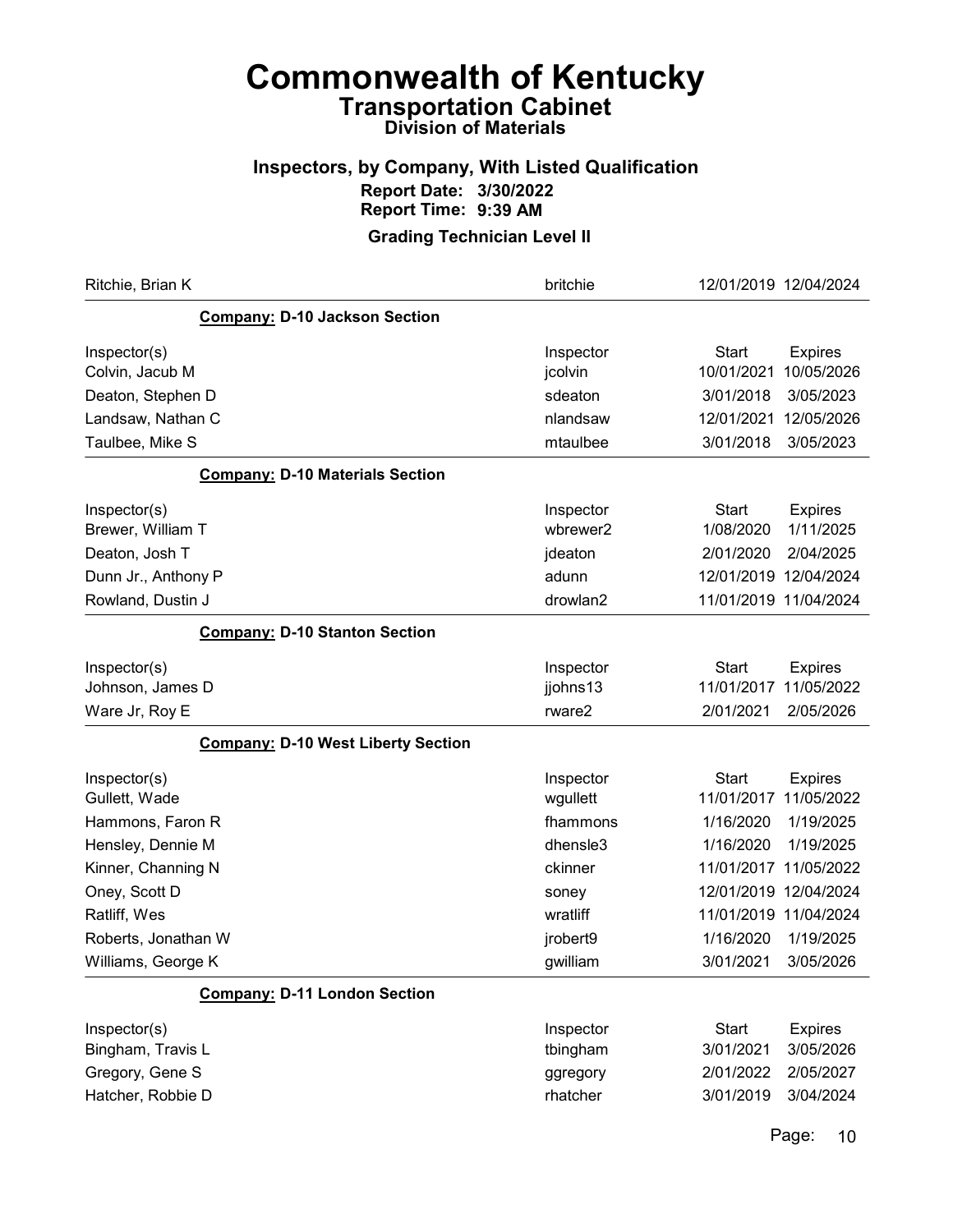#### Inspectors, by Company, With Listed Qualification Report Date: 3/30/2022 Report Time: 9:39 AM

| <b>Company: D-11 Manchester Section</b><br><b>Start</b><br>Inspector(s)<br>Inspector<br>dhoffma1<br>Hoffman, David J<br>2/01/2020<br><b>Company: D-11 Pineville Section</b><br><b>Start</b><br>Inspector(s)<br>Inspector<br>Green, Justin T<br>10/01/2021<br>jgreen6<br>11/01/2017 11/05/2022<br>Grubbs, Gary N<br>ngrubbs<br>ehall<br>Hall, Eric D<br>2/01/2020<br>12/01/2019 12/04/2024<br>Hensley, Shawn A<br>shensle2<br>Maggard, Jack F<br>11/01/2021 11/05/2026<br>jmaggard<br>11/01/2017 11/05/2022<br>Miracle, Jr., James H<br>jmiracle<br>Perkins, Robert W<br>rperkins<br>11/01/2018 11/05/2023<br>Short, Troy B<br>tshort<br>2/01/2020<br><b>Company: D-12 Materials Section</b><br><b>Start</b><br>Inspector(s)<br>Inspector<br>11/01/2017 11/05/2022<br>Conn, Brady D<br>bconn<br>11/01/2017 11/05/2022<br>Murray, Kenneth<br>kmurray<br><b>Company: D-12 Paintsville Section</b><br>Inspector<br>Inspector(s)<br>Start<br>hallen<br>11/01/2019 11/04/2024<br>Allen, Houston L<br>11/01/2017 11/05/2022<br>Blevins, Michael D<br>mblevins<br>Erwin, Ethan K<br>11/01/2017 11/05/2022<br>eerwin<br>Hall, Hunter R<br>hhall <sub>2</sub><br>10/01/2021 10/05/2026<br>Horn, Samuel D<br>11/01/2019 11/04/2024<br>shorn2<br><b>Company: D-12 Pikeville Section</b><br>Inspector(s)<br>Inspector<br><b>Start</b><br>Johnson, Larry W<br>ljohnso4<br>11/01/2018 11/05/2023<br>Little, Lillian M<br>llittle<br>11/01/2018 11/05/2023 | Morgan, Lonnie D<br>Vickers, James P | Imorgan<br>jvickers | 3/01/2019<br>2/01/2020 | 3/04/2024<br>2/04/2025       |
|--------------------------------------------------------------------------------------------------------------------------------------------------------------------------------------------------------------------------------------------------------------------------------------------------------------------------------------------------------------------------------------------------------------------------------------------------------------------------------------------------------------------------------------------------------------------------------------------------------------------------------------------------------------------------------------------------------------------------------------------------------------------------------------------------------------------------------------------------------------------------------------------------------------------------------------------------------------------------------------------------------------------------------------------------------------------------------------------------------------------------------------------------------------------------------------------------------------------------------------------------------------------------------------------------------------------------------------------------------------------------------------------------------------------------------------------|--------------------------------------|---------------------|------------------------|------------------------------|
|                                                                                                                                                                                                                                                                                                                                                                                                                                                                                                                                                                                                                                                                                                                                                                                                                                                                                                                                                                                                                                                                                                                                                                                                                                                                                                                                                                                                                                            |                                      |                     |                        |                              |
|                                                                                                                                                                                                                                                                                                                                                                                                                                                                                                                                                                                                                                                                                                                                                                                                                                                                                                                                                                                                                                                                                                                                                                                                                                                                                                                                                                                                                                            |                                      |                     |                        | <b>Expires</b><br>2/04/2025  |
|                                                                                                                                                                                                                                                                                                                                                                                                                                                                                                                                                                                                                                                                                                                                                                                                                                                                                                                                                                                                                                                                                                                                                                                                                                                                                                                                                                                                                                            |                                      |                     |                        |                              |
|                                                                                                                                                                                                                                                                                                                                                                                                                                                                                                                                                                                                                                                                                                                                                                                                                                                                                                                                                                                                                                                                                                                                                                                                                                                                                                                                                                                                                                            |                                      |                     |                        | <b>Expires</b><br>10/05/2026 |
|                                                                                                                                                                                                                                                                                                                                                                                                                                                                                                                                                                                                                                                                                                                                                                                                                                                                                                                                                                                                                                                                                                                                                                                                                                                                                                                                                                                                                                            |                                      |                     |                        |                              |
|                                                                                                                                                                                                                                                                                                                                                                                                                                                                                                                                                                                                                                                                                                                                                                                                                                                                                                                                                                                                                                                                                                                                                                                                                                                                                                                                                                                                                                            |                                      |                     |                        | 2/04/2025                    |
|                                                                                                                                                                                                                                                                                                                                                                                                                                                                                                                                                                                                                                                                                                                                                                                                                                                                                                                                                                                                                                                                                                                                                                                                                                                                                                                                                                                                                                            |                                      |                     |                        |                              |
|                                                                                                                                                                                                                                                                                                                                                                                                                                                                                                                                                                                                                                                                                                                                                                                                                                                                                                                                                                                                                                                                                                                                                                                                                                                                                                                                                                                                                                            |                                      |                     |                        |                              |
|                                                                                                                                                                                                                                                                                                                                                                                                                                                                                                                                                                                                                                                                                                                                                                                                                                                                                                                                                                                                                                                                                                                                                                                                                                                                                                                                                                                                                                            |                                      |                     |                        |                              |
|                                                                                                                                                                                                                                                                                                                                                                                                                                                                                                                                                                                                                                                                                                                                                                                                                                                                                                                                                                                                                                                                                                                                                                                                                                                                                                                                                                                                                                            |                                      |                     |                        |                              |
|                                                                                                                                                                                                                                                                                                                                                                                                                                                                                                                                                                                                                                                                                                                                                                                                                                                                                                                                                                                                                                                                                                                                                                                                                                                                                                                                                                                                                                            |                                      |                     |                        | 2/04/2025                    |
|                                                                                                                                                                                                                                                                                                                                                                                                                                                                                                                                                                                                                                                                                                                                                                                                                                                                                                                                                                                                                                                                                                                                                                                                                                                                                                                                                                                                                                            |                                      |                     |                        |                              |
|                                                                                                                                                                                                                                                                                                                                                                                                                                                                                                                                                                                                                                                                                                                                                                                                                                                                                                                                                                                                                                                                                                                                                                                                                                                                                                                                                                                                                                            |                                      |                     |                        | <b>Expires</b>               |
|                                                                                                                                                                                                                                                                                                                                                                                                                                                                                                                                                                                                                                                                                                                                                                                                                                                                                                                                                                                                                                                                                                                                                                                                                                                                                                                                                                                                                                            |                                      |                     |                        |                              |
|                                                                                                                                                                                                                                                                                                                                                                                                                                                                                                                                                                                                                                                                                                                                                                                                                                                                                                                                                                                                                                                                                                                                                                                                                                                                                                                                                                                                                                            |                                      |                     |                        |                              |
|                                                                                                                                                                                                                                                                                                                                                                                                                                                                                                                                                                                                                                                                                                                                                                                                                                                                                                                                                                                                                                                                                                                                                                                                                                                                                                                                                                                                                                            |                                      |                     |                        | <b>Expires</b>               |
|                                                                                                                                                                                                                                                                                                                                                                                                                                                                                                                                                                                                                                                                                                                                                                                                                                                                                                                                                                                                                                                                                                                                                                                                                                                                                                                                                                                                                                            |                                      |                     |                        |                              |
|                                                                                                                                                                                                                                                                                                                                                                                                                                                                                                                                                                                                                                                                                                                                                                                                                                                                                                                                                                                                                                                                                                                                                                                                                                                                                                                                                                                                                                            |                                      |                     |                        |                              |
|                                                                                                                                                                                                                                                                                                                                                                                                                                                                                                                                                                                                                                                                                                                                                                                                                                                                                                                                                                                                                                                                                                                                                                                                                                                                                                                                                                                                                                            |                                      |                     |                        |                              |
|                                                                                                                                                                                                                                                                                                                                                                                                                                                                                                                                                                                                                                                                                                                                                                                                                                                                                                                                                                                                                                                                                                                                                                                                                                                                                                                                                                                                                                            |                                      |                     |                        |                              |
|                                                                                                                                                                                                                                                                                                                                                                                                                                                                                                                                                                                                                                                                                                                                                                                                                                                                                                                                                                                                                                                                                                                                                                                                                                                                                                                                                                                                                                            |                                      |                     |                        |                              |
| 11/01/2018 11/05/2023                                                                                                                                                                                                                                                                                                                                                                                                                                                                                                                                                                                                                                                                                                                                                                                                                                                                                                                                                                                                                                                                                                                                                                                                                                                                                                                                                                                                                      | Potter, Phillip G                    | ppotter             |                        | <b>Expires</b>               |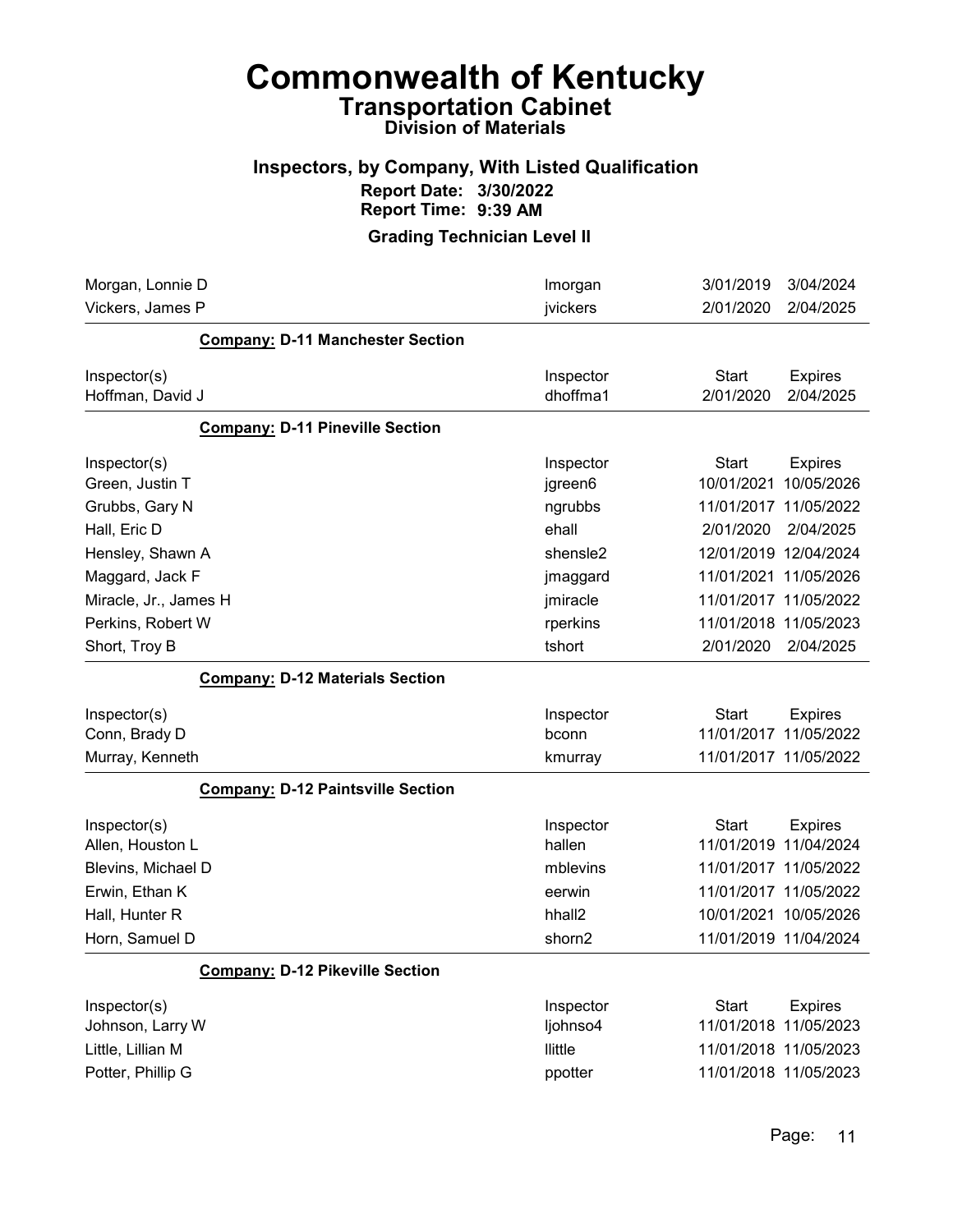# Inspectors, by Company, With Listed Qualification Report Date: 3/30/2022 Report Time: 9:39 AM

Grading Technician Level II

|                      | <b>Company: D-12 Prestonsburg Section</b>      |                 |                                                |                |
|----------------------|------------------------------------------------|-----------------|------------------------------------------------|----------------|
| Inspector(s)         |                                                | Inspector       | <b>Start</b>                                   | <b>Expires</b> |
| Ball, Brittany A     |                                                | bball<br>wcline | 11/01/2017                                     | 11/05/2022     |
| Cline, Weston H      |                                                | acollin3        | 11/01/2017 11/05/2022<br>11/01/2017 11/05/2022 |                |
| Collins, Zackery A   |                                                |                 |                                                |                |
|                      | <b>Company: District Five</b>                  |                 |                                                |                |
| Inspector(s)         |                                                | Inspector       | <b>Start</b>                                   | <b>Expires</b> |
| Coulter, Stephen D   |                                                | scoulter        | 8/01/2021                                      | 8/05/2026      |
|                      | <b>Company: District One</b>                   |                 |                                                |                |
| Inspector(s)         |                                                | Inspector       | <b>Start</b>                                   | <b>Expires</b> |
| Lyons, Matthew A     |                                                | mlyons2         | 11/01/2021                                     | 11/05/2026     |
|                      | Company: District One - Crew No. 200           |                 |                                                |                |
| Inspector(s)         |                                                | Inspector       | <b>Start</b>                                   | <b>Expires</b> |
| Turner, Bradley C    |                                                | bturner         | 11/01/2019 11/04/2024                          |                |
|                      | <b>Company: District Six</b>                   |                 |                                                |                |
| Inspector(s)         |                                                | Inspector       | Start                                          | <b>Expires</b> |
| Bonar, Jacob A       |                                                | jbonar2         | 2/01/2020                                      | 2/04/2025      |
| Burke, Jodi E        |                                                | jburke2         | 11/01/2019 11/04/2024                          |                |
|                      | <b>Company: District Ten</b>                   |                 |                                                |                |
| Inspector(s)         |                                                | Inspector       | <b>Start</b>                                   | <b>Expires</b> |
| Akers, Christopher B |                                                | cakers2         | 2/01/2020                                      | 2/04/2025      |
|                      | <b>Company: District Three</b>                 |                 |                                                |                |
| Inspector(s)         |                                                | Inspector       | <b>Start</b>                                   | Expires        |
| Cary, Shawn L        |                                                | scary           | 3/01/2018                                      | 3/05/2023      |
|                      | <b>Company: Division Of Maintenance</b>        |                 |                                                |                |
| Inspector(s)         |                                                | Inspector       | <b>Start</b>                                   | <b>Expires</b> |
| Rust, Kevin J        |                                                | krust           | 4/01/2021                                      | 4/05/2026      |
|                      | <b>Company: E &amp; B Paving - Clarksville</b> |                 |                                                |                |
| Inspector(s)         |                                                | Inspector       | <b>Start</b>                                   | <b>Expires</b> |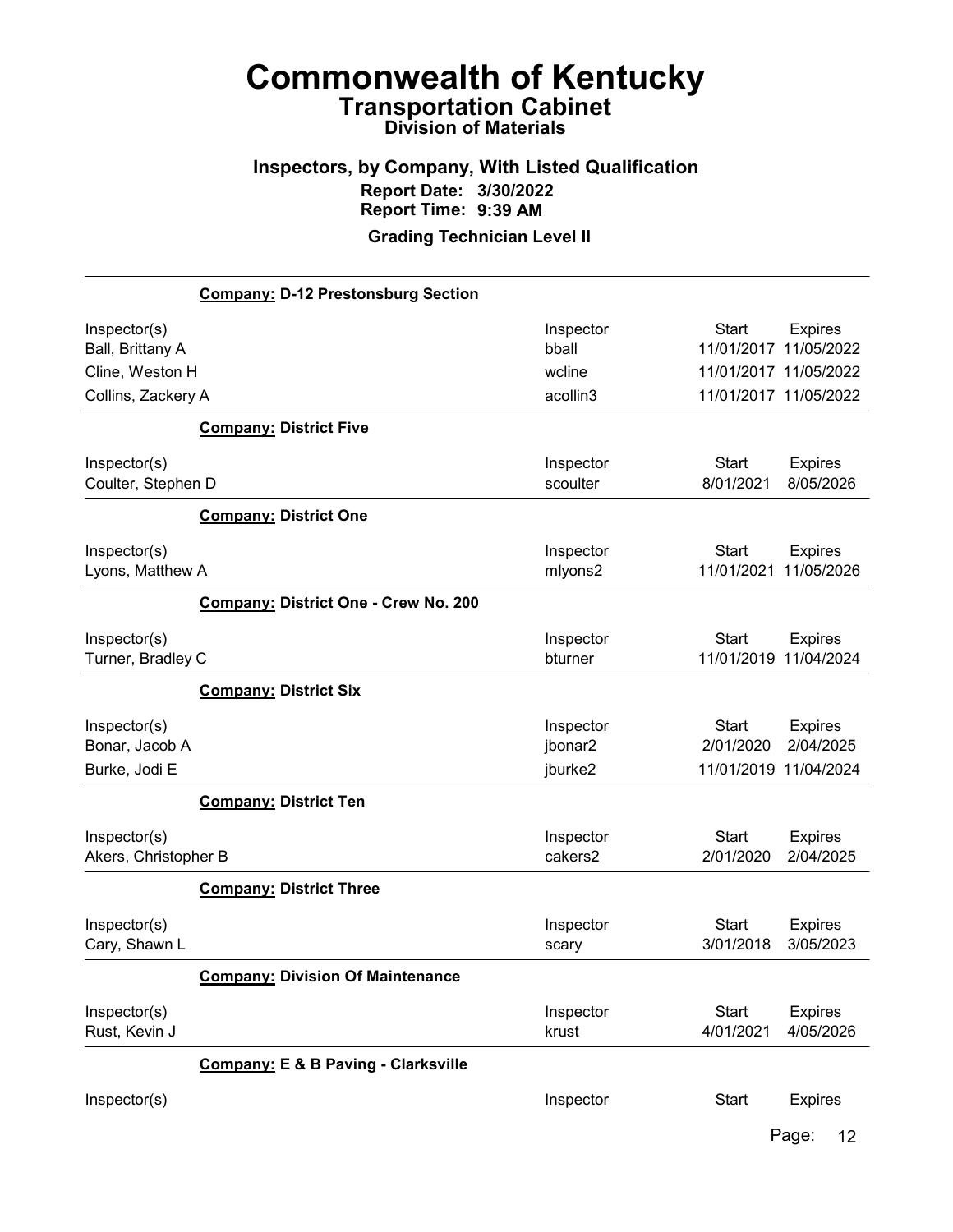#### Inspectors, by Company, With Listed Qualification Report Date: 3/30/2022 Report Time: 9:39 AM

| Froman, Jonathan D                                                                                                | jfroman                                                             | 11/01/2018 11/05/2023                                                                                                                                       |
|-------------------------------------------------------------------------------------------------------------------|---------------------------------------------------------------------|-------------------------------------------------------------------------------------------------------------------------------------------------------------|
| <b>Company: Gresham, Smith and Partners</b>                                                                       |                                                                     |                                                                                                                                                             |
| Inspector(s)<br>Riggs, Shawn P                                                                                    | Inspector<br>sriggs                                                 | <b>Start</b><br><b>Expires</b><br>3/01/2018<br>3/05/2023                                                                                                    |
| Company: H. G. Mays Corp.                                                                                         |                                                                     |                                                                                                                                                             |
| Inspector(s)<br>Childers, William P<br>Childers, William P                                                        | Inspector<br>pchilder<br>pchilder                                   | <b>Start</b><br><b>Expires</b><br>3/01/2019<br>3/04/2024<br>3/01/2019<br>3/04/2024                                                                          |
| McGlone, Anthony L<br>Sparrow, Kyle C                                                                             | amcglone<br>ksparro2                                                | 3/04/2024<br>3/01/2019<br>3/01/2019<br>3/04/2024                                                                                                            |
|                                                                                                                   |                                                                     |                                                                                                                                                             |
| <b>Company: Hopkins County Public Works</b>                                                                       |                                                                     |                                                                                                                                                             |
| Inspector(s)<br>Gordon, Timothy A                                                                                 | Inspector<br>tgordon2                                               | <b>Start</b><br><b>Expires</b><br>3/05/2026<br>3/01/2021                                                                                                    |
| <b>Company: Jim Smith Contracting</b>                                                                             |                                                                     |                                                                                                                                                             |
| Inspector(s)<br>Downing, Kyle<br>Hamilton, Bobby                                                                  | Inspector<br>kdowning<br>bhamilto                                   | <b>Start</b><br><b>Expires</b><br>12/05/2025<br>12/01/2020<br>11/01/2018 11/05/2023                                                                         |
| <b>Company: Jim Smith Contracting - Grand Rivers</b>                                                              |                                                                     |                                                                                                                                                             |
| Inspector(s)<br>Hamilton, Larry V<br>McReynolds, Brian E<br>Myers, Justin W<br>Taliaferro, Greg G<br>Wilson, Gene | Inspector<br>Ihamilto<br>bmcreyno<br>jmyer1<br>gtaliafe<br>gwilson2 | <b>Start</b><br><b>Expires</b><br>11/01/2018 11/05/2023<br>11/01/2018 11/05/2023<br>11/01/2018 11/05/2023<br>12/01/2020 12/05/2025<br>12/01/2020 12/05/2025 |
| <b>Company: L E Gregg Associates</b>                                                                              |                                                                     |                                                                                                                                                             |
| Inspector(s)<br>Mortimer, Steven E                                                                                | Inspector<br>smortime                                               | <b>Start</b><br><b>Expires</b><br>11/05/2022<br>11/01/2017                                                                                                  |
| <b>Company: Lexington Fayette Urban County Governmen</b>                                                          |                                                                     |                                                                                                                                                             |
| Inspector(s)<br>Bryant, Bart B                                                                                    | Inspector<br>bbryant                                                | <b>Start</b><br><b>Expires</b><br>11/05/2022<br>11/01/2017                                                                                                  |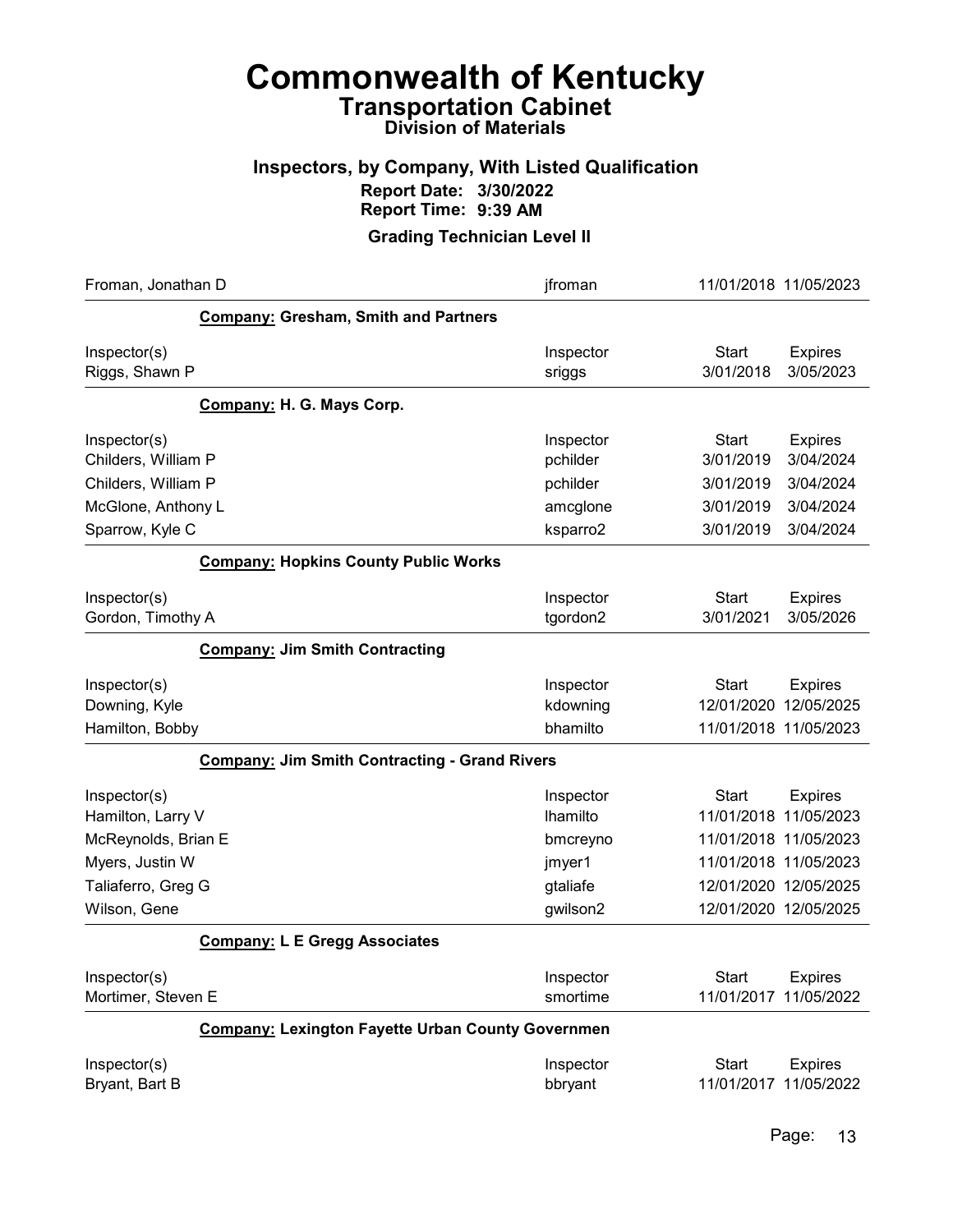#### Inspectors, by Company, With Listed Qualification Report Date: 3/30/2022 Report Time: 9:39 AM

| Bryant, Bart B                                      | bbryant                                 | 3/01/2019<br>3/04/2024                                                               |
|-----------------------------------------------------|-----------------------------------------|--------------------------------------------------------------------------------------|
| <b>Company: Lochner</b>                             |                                         |                                                                                      |
| Inspector(s)<br>Britt, Roy W                        | Inspector<br>wbritt                     | <b>Start</b><br><b>Expires</b><br>11/04/2024<br>11/01/2019                           |
| <b>Company: McLean County Fiscal Court</b>          |                                         |                                                                                      |
| Inspector(s)<br>Lynn, David K                       | Inspector<br>dlynn                      | <b>Start</b><br><b>Expires</b><br>2/01/2022<br>2/05/2027                             |
| Company: Michael Baker Jr. Inc.                     |                                         |                                                                                      |
| Inspector(s)<br>Collins, Larry S<br>Greene, Shawn L | Inspector<br><b>Icollins</b><br>sgreene | <b>Start</b><br><b>Expires</b><br>3/01/2018<br>3/05/2023<br>11/05/2023<br>11/01/2018 |
| Kessinger, Dav T                                    | dkessing                                | 2/01/2020<br>2/04/2025                                                               |
| Riley, Alan J                                       | ariley                                  | 4/01/2021<br>4/05/2026                                                               |
| Tackett, Emma L                                     | etackett                                | 7/01/2021<br>7/05/2026                                                               |
| <b>Company: Nelson County Road Department</b>       |                                         |                                                                                      |
| Inspector(s)<br>Mattingly, Joseph L                 | Inspector<br>jmattin2                   | <b>Start</b><br><b>Expires</b><br>11/04/2024<br>11/01/2019                           |
| <b>Company: Oldham County Engineer's Office</b>     |                                         |                                                                                      |
| Inspector(s)<br>Thompson, Michael L                 | Inspector<br>mthomps3                   | <b>Start</b><br><b>Expires</b><br>7/05/2026<br>7/01/2021                             |
| <b>Company: Pace Contracting/Commercial Pavers</b>  |                                         |                                                                                      |
| Inspector(s)<br>Johnson, Larry W                    | Inspector<br>ljohnso2                   | <b>Start</b><br><b>Expires</b><br>11/01/2018 11/05/2023                              |
| Company: QK4                                        |                                         |                                                                                      |
| Inspector(s)<br>Bean, Eric M                        | Inspector<br>ebean<br>sbeisler          | <b>Start</b><br><b>Expires</b><br>12/01/2019<br>12/04/2024                           |
| Beisler, Sydney<br>Gilland, Rob W                   | rgilland                                | 3/01/2021<br>3/05/2026<br>12/01/2019 12/04/2024                                      |
| Hubbard, George A                                   | ghubbard                                | 12/01/2019 12/04/2024                                                                |
| Keohane, Erika M                                    | ekeohane                                | 12/01/2019 12/04/2024                                                                |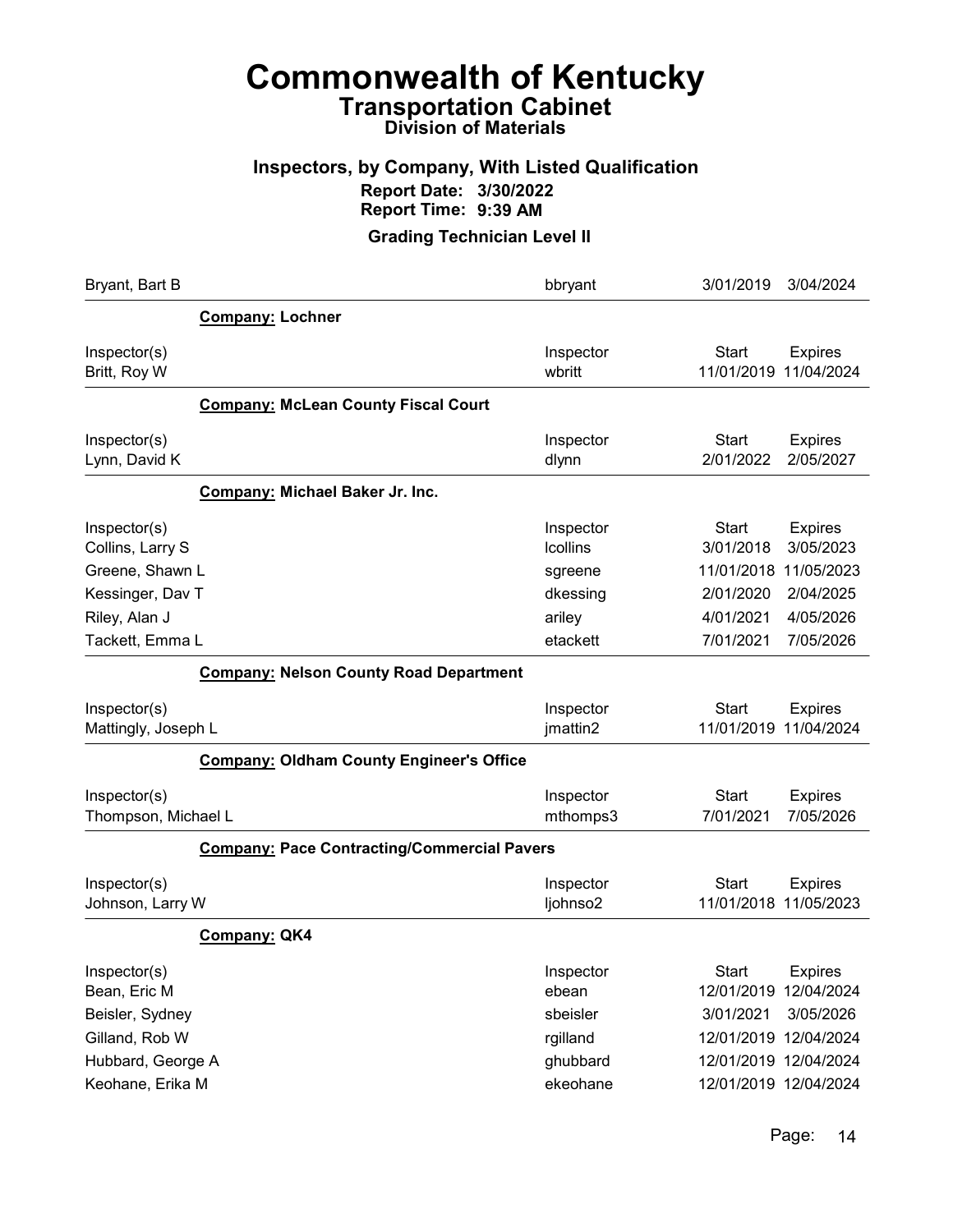#### Inspectors, by Company, With Listed Qualification Report Date: 3/30/2022 Report Time: 9:39 AM

Grading Technician Level II

|                                                   | Company: Michael Baker Jr. Inc.                   |                                  |                            |                                         |
|---------------------------------------------------|---------------------------------------------------|----------------------------------|----------------------------|-----------------------------------------|
| Inspector(s)<br>Least, Luke P                     |                                                   | Inspector<br>lleast              | <b>Start</b><br>3/01/2021  | <b>Expires</b><br>3/05/2026             |
|                                                   | <b>Company: QK4</b>                               |                                  |                            |                                         |
| Inspector(s)<br>New, William C                    |                                                   | Inspector<br>cnew                | <b>Start</b>               | <b>Expires</b><br>11/01/2018 11/05/2023 |
|                                                   | <b>Company: Ready Mix Concrete - Somerset</b>     |                                  |                            |                                         |
| Inspector(s)<br>Wright, James D                   |                                                   | Inspector<br>jwright3            | <b>Start</b>               | <b>Expires</b><br>11/01/2017 11/05/2022 |
|                                                   | <b>Company: Resource International, Inc.</b>      |                                  |                            |                                         |
| Inspector(s)<br>Crain, Darin L                    |                                                   | Inspector<br>dcrain              | Start<br>2/01/2020         | <b>Expires</b><br>2/04/2025             |
|                                                   | <b>Company: S&amp;ME Inc.</b>                     |                                  |                            |                                         |
| Inspector(s)<br>Graves, Tee N                     |                                                   | Inspector<br>tgraves             | Start<br>4/01/2021         | <b>Expires</b><br>4/05/2026             |
| Soucy, lan J                                      |                                                   | isoucy                           |                            | 12/01/2020 12/05/2025                   |
|                                                   | Company: S&ME, Inc.                               |                                  |                            |                                         |
| Inspector(s)<br>Basham-Curtis, Cayla S            |                                                   | Inspector<br>cbasham2            | <b>Start</b><br>12/01/2019 | <b>Expires</b><br>12/04/2024            |
| Clements, Dean                                    |                                                   | dclement                         | 2/01/2020                  | 2/04/2025                               |
| Folsom, Jacob J                                   |                                                   | jfolsom                          | 3/01/2021                  | 3/05/2026                               |
| Honeycutt, Ryan C                                 |                                                   | rhoneycu                         | 12/01/2019                 | 12/04/2024                              |
| Howard, Michaela B                                |                                                   | mhoward3                         | 3/01/2018                  | 3/05/2023                               |
| Lamothe, Joseph A                                 |                                                   | jlamothe<br>brobert <sub>8</sub> | 5/01/2021                  | 5/05/2026                               |
| Roberts II, Bryan K                               |                                                   |                                  | 7/01/2021<br>3/01/2018     | 7/05/2026<br>3/05/2023                  |
| Tipton, Elbert H<br>Unterharnscheidt, Friedrich A |                                                   | etipton<br>funterha              | 3/01/2018                  | 3/05/2023                               |
| Weber, Mark C                                     |                                                   | mweber <sub>2</sub>              | 4/01/2021                  | 4/05/2026                               |
|                                                   | <b>Company: Stantec Consulting Services, Inc.</b> |                                  |                            |                                         |
|                                                   |                                                   |                                  |                            |                                         |

Inspector(s) **Inspector** Start Expires